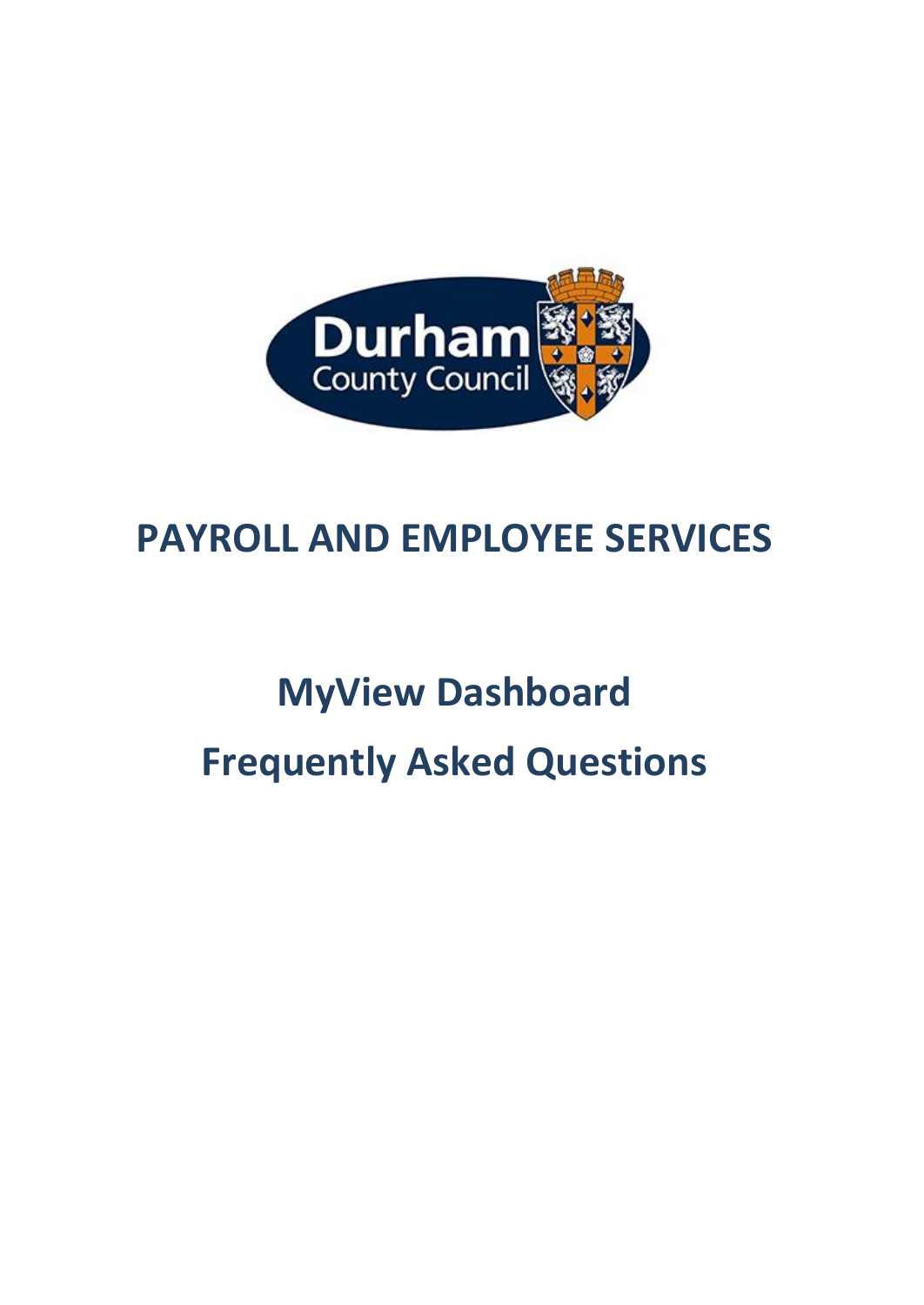### **Contents**

| 2.  |                                                                                                       |  |
|-----|-------------------------------------------------------------------------------------------------------|--|
| 3.  |                                                                                                       |  |
| 4.  | I have received a temporary password to sign into MyView Dashboard - what now? 3                      |  |
|     |                                                                                                       |  |
|     |                                                                                                       |  |
| 7.  |                                                                                                       |  |
| 8.  | If I have a DCC email address, can I still use a personal email address to access MyView Dashboard? 4 |  |
| 9.  |                                                                                                       |  |
| 10. |                                                                                                       |  |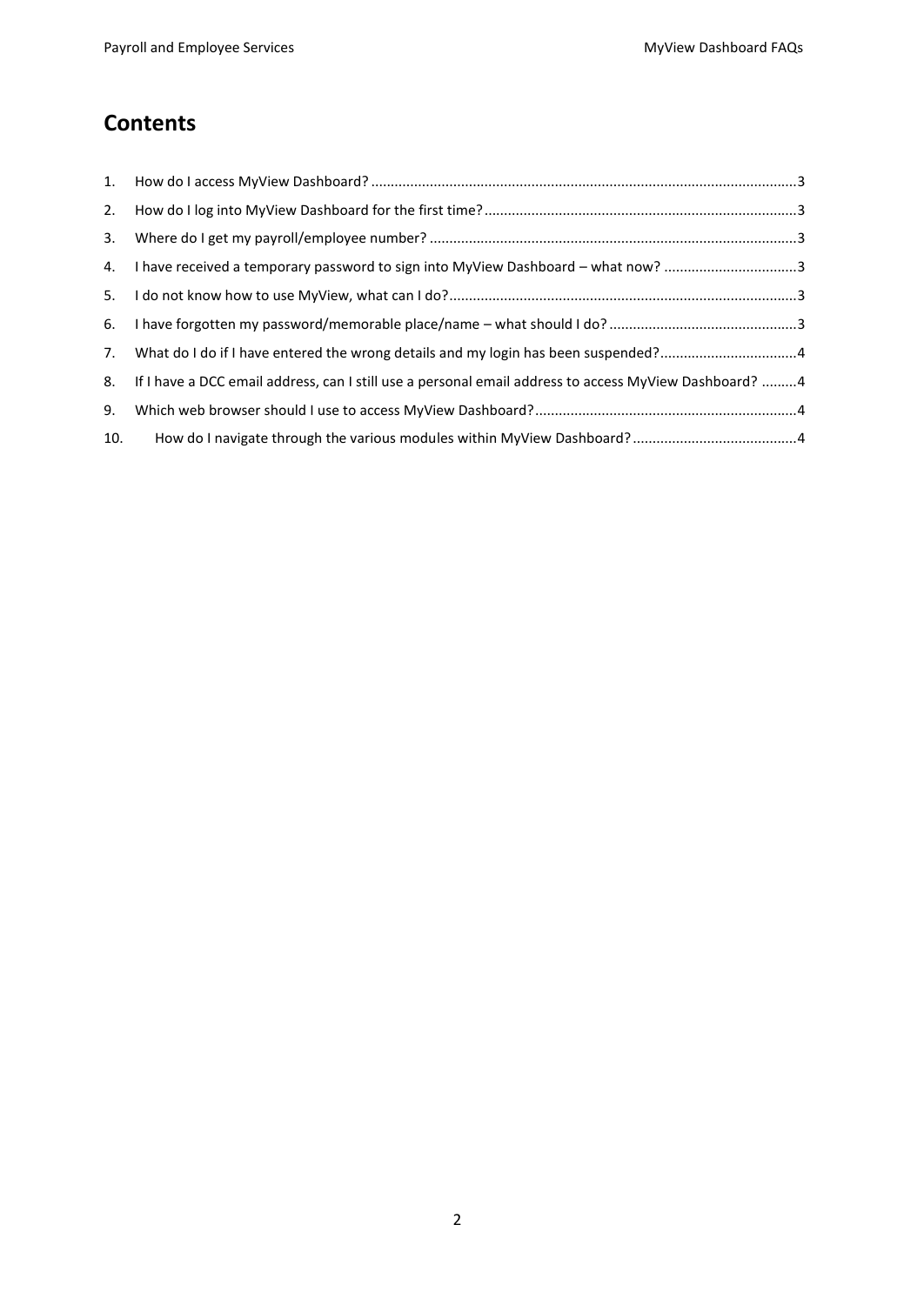#### <span id="page-2-0"></span>1. How do I access MyView Dashboard?

To enter MyView Dashboard from outside the DCC network, go to the following website:

<https://hrselfservice.durham.gov.uk/dcc/dashboard-ui/index.html#/landing>

You will also be able to access MyView Dashboard from the **[DCC Intranet](http://intranet.durham.gov.uk/Pages/default.aspx)** (via the link found in the 'Useful Links' section on the Intranet homepage) and the MyView desktop icon on your DCC computer.

#### <span id="page-2-1"></span>2. How do I log into MyView Dashboard for the first time?

You will need to click on the "forgotten password" link on the right-hand pane of the MyView Dashboard landing page. The system will then ask for your six-digit payroll/employee number and Date of Birth to verify your identity before sending your temporary password to you via email.

#### <span id="page-2-2"></span>3. Where do I get my payroll/employee number?

This is your unique six-digit reference number which appears on the top line of your pay slip.

If you are unsure of your payroll/employee number, please email the Payroll and Employee Services Team according to service grouping below:

> **[PESREAL@durham.gov.uk](mailto:PESREAL@durham.gov.uk) [PESCYPS@durham.gov.uk](mailto:PESCYPS@durham.gov.uk) [PESAHS@durham.gov.uk](mailto:PESAHS@durham.gov.uk) [PESRESOURCES@durham.gov.uk](mailto:PESRESOURCES@durham.gov.uk) [PESTAP@durham.gov.uk](mailto:PESTAP@durham.gov.uk)**

In any email communication requesting your payroll/employee number you will need to confirm the following details: **First Name, Surname, Employee Number, NI Number and Date of Birth.**

#### <span id="page-2-3"></span>4. I have received a temporary password to sign into MyView Dashboard – what now?

You will need to use your payroll/employee number and the temporary password provided to sign into MyView Dashboard. You will then be asked to provide a new password. This password must be at least six characters long and is case sensitive.

You will then be asked to provide answers to some security validation questions. It is important that you remember these answers to enable you to sign in. Please note these fields are also case sensitive. If you wish to amend these answers later you can do so by selecting 'update profile' once you have logged in to MyView Dashboard.

For subsequent logons, you will need to enter your employee number and password. You will then be randomly asked one of your security questions. Once you have successfully answered the questions you will be taken to the MyView Dashboard Home Page.

#### <span id="page-2-4"></span>5. I do not know how to use MyView, what can I do?

The home screen provides you with links to guidance material which gives you instructions how to log on to MyView Dashboard and what each module within MyView Dashboard is used for. Our User Guides also contain a great deal of information to help guide you through MyView. You can also contact the MyView Helpdesk on 03000 269 919 (Monday to Friday 09:00 – 17:00) or you can email [MyView@durham.gov.uk](mailto:MyView@durham.gov.uk).

<span id="page-2-5"></span>6. I have forgotten my password/memorable place/name – what should I do?

If you DO NOT have a DCC email address and use your own personal email address (e.g. jbloggs@hotmail.com, joe.bloggs@hotmail.co.uk) you should click on the "forgotten password" link to